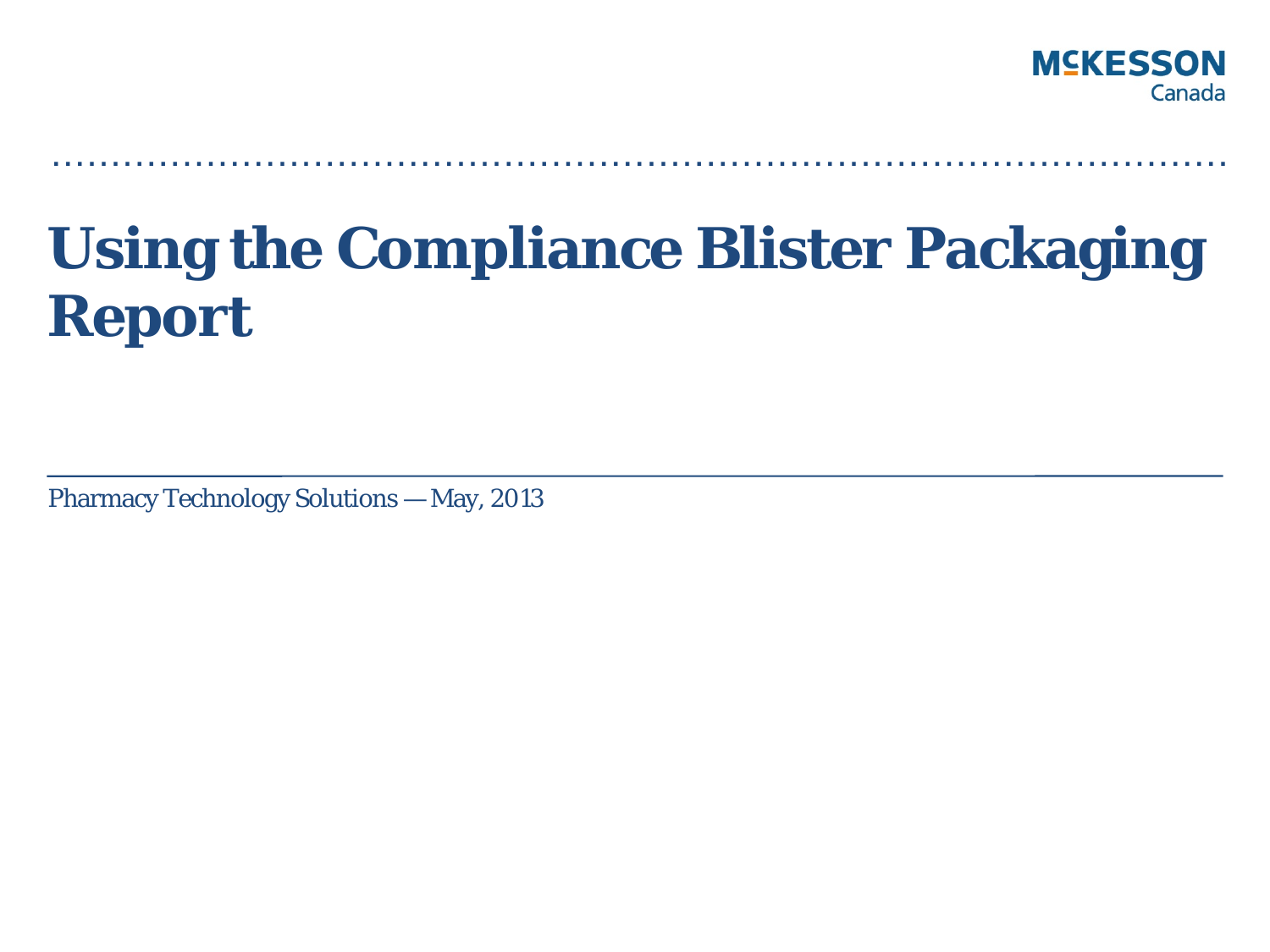## **PharmaClik Rx Reports:** *Compliance Blister Packaging Report*

- *The Compliance Blister Packaging report provides a list of all prescriptions filled for a patient that have the Blister flag checked or turned ON*
- *This report meets all the criteria outlined by the College of Physicians and Pharmacists*
- 1. From the Workbench, press or click the **More** button.
- 2. Press or click the **Reports** button.
	- *Clicking the Reports button opens the Reports Application while keeping you logged-in to PharmaClik Rx*
	- *You will have the same security settings in Reports as you do in PharmaClik Rx application*



*The Reports application can also be accessed from the desktop, Patient folder and the Group folder*



*If you are unable to access certain reports, this is due to security restrictions to your PharmaClik Rx User ID*

|     |                              | <b>Prescriptions</b>    |                |      |                                  |            |              | <b>Activities</b>         |     |                   | Workbench |
|-----|------------------------------|-------------------------|----------------|------|----------------------------------|------------|--------------|---------------------------|-----|-------------------|-----------|
|     |                              | New                     |                |      | Refill                           |            |              | Process                   |     | Pharmacy          |           |
|     |                              |                         |                |      |                                  |            |              |                           |     | Housekeeping      |           |
|     | To Do (4)                    |                         | In Process (1) |      | Pending (12)                     |            |              | Completed                 |     | Counsel           | RX Detail |
|     |                              | <b>Entered Activity</b> | Patient        | O    | Doctor                           | <b>DIN</b> |              | <b>Trade Name</b>         | s   | <b>Updates</b>    |           |
|     | <b>R</b> Apr 19 11:27 ReFill |                         | CRAWFORD, MI   |      | Smith, David                     |            |              | 2244993 ASA LOW DOS Inc   |     | Mixture           | Patient   |
|     | <b>R</b> Apr 17 11:32 ReFill |                         | CRAWFORD, MI   |      | Kachooie, Alirez 2243097 LIPITOR |            |              |                           | Inc | Groups            |           |
|     | Apr 16 20:58 ReFill          |                         | CRAWFORD, MI   |      | Kee, Norman                      |            |              | 1964070 PMS-DEXAMET Inc   |     | Supplier          |           |
|     | Apr 16 20:58 ReFill          |                         | CRAWFORD, MI   |      | Kee, Norman                      |            |              | 2139332 APO-BACLOFEI Inc: |     | P.0.'s            | Drug      |
|     |                              |                         |                |      |                                  |            |              |                           |     | Order Pad         |           |
|     |                              |                         |                |      |                                  |            |              |                           |     | Reports           |           |
|     |                              |                         |                |      |                                  |            |              |                           |     | <b>TP Reports</b> | Doctor    |
|     |                              |                         |                |      |                                  |            |              |                           |     | List Maint        |           |
|     |                              |                         |                |      |                                  |            |              |                           |     | Import            | Log Off   |
| ∢   |                              |                         | $\rm HII$      |      |                                  |            |              |                           |     | Export            |           |
|     |                              |                         |                |      |                                  |            |              |                           |     | Ontario           |           |
|     |                              |                         |                |      | Sep 21, 2009                     |            |              | 3>                        |     | <b>Help</b>       | More      |
|     |                              |                         |                |      |                                  |            |              |                           |     | Minimize          |           |
|     |                              |                         |                |      |                                  |            |              |                           |     | About             | Exit      |
| Bx. |                              | Select All              | Correct        | Sort | Filter                           |            | <b>Notes</b> | Review                    |     |                   |           |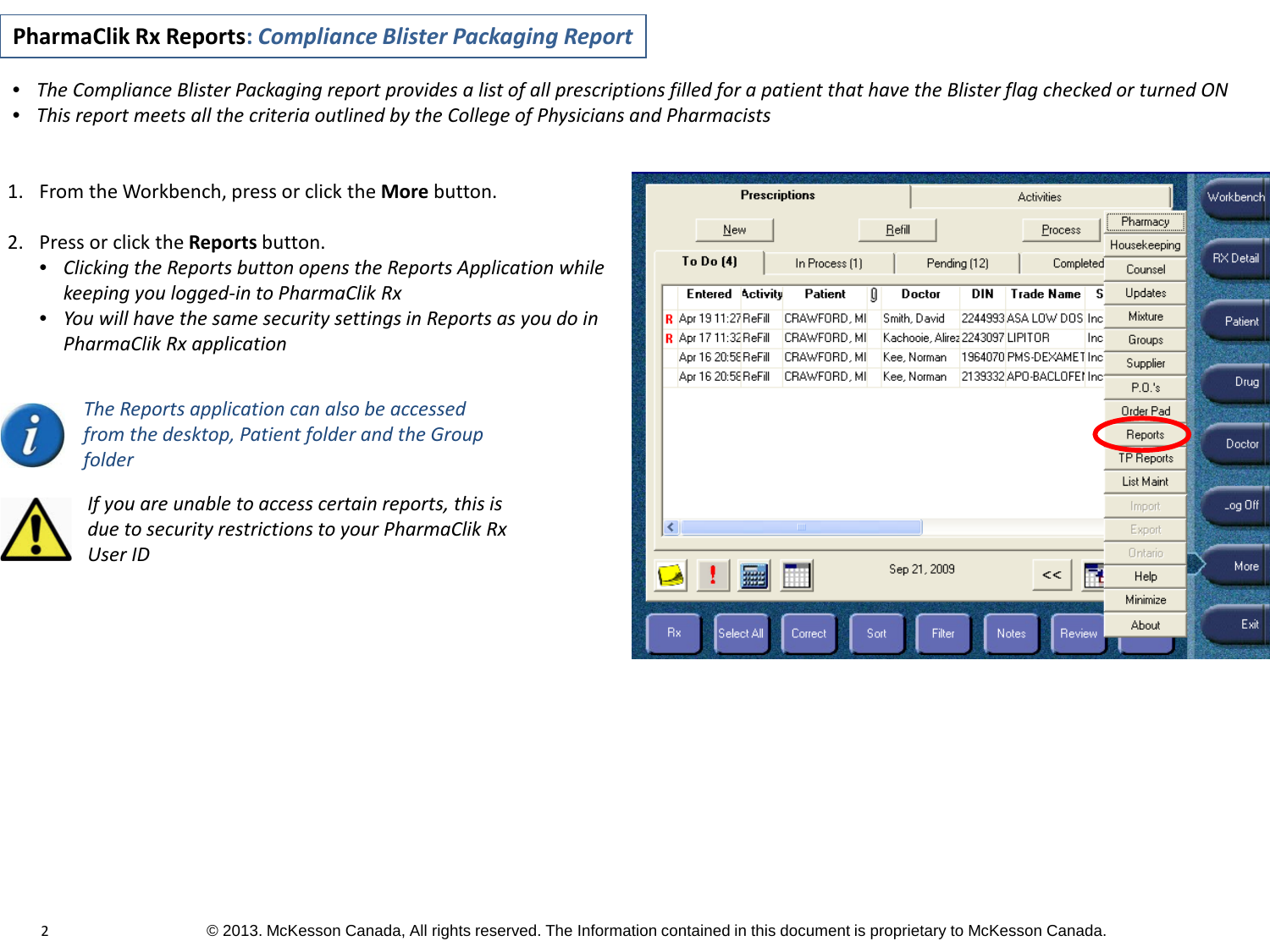## **PharmaClik Rx Reports:** *Compliance Blister Packaging Report (cont'd)*

- *All available reports are listed alphabetically*
- *The reports are also divided into categories along the left side of the screen*
- *A description of the report displays on the bottom of the screen when you highlight the report name*
- 3. Press or click the **Compliance Blister Packaging** report to highlight.



*The Compliance Blister Packaging report is listed under All Reports and also under the Patient category*

- 4. Press or click the **Next** button.
	- *Alternatively, double-click a report name to open it*

|                                      | PharmaClik Rx Reports: Select A Report                                                                                                                                                                       |                                                                                                                | Reports  |
|--------------------------------------|--------------------------------------------------------------------------------------------------------------------------------------------------------------------------------------------------------------|----------------------------------------------------------------------------------------------------------------|----------|
| All Reports<br>Accounting<br>Doctor  | $\equiv$ Accounts Receivable Exceptions<br>▤<br>Administration Time for a Period<br>$\equiv$ Administration Time Report - Current Active                                                                     | $\equiv$ DB Capitation Reconciliati<br>$\equiv$ Detailed Inventory Totals<br>$\equiv$ Detailed Prior Reversals | Log Off  |
| Drug<br>Groups<br>Inventory          | $\equiv$ Administration Time Summary<br>Analysis by Doctor<br>Е<br>Analysis by Drug<br>≣                                                                                                                     | $\equiv$ Detailed Sales Analysis<br>Detailed Transaction Sum<br>Е<br>Dialogue List for Deliveries              | Help     |
| Patient<br>Prescription<br>Scheduled | ▤<br>AutoFill Summary<br>$\equiv$ Auto-Reconcile Exceptions<br>$\equiv$ Average Inventory Cost<br><b>Blister Pack Future Usage</b><br>ΞΙ                                                                     | Dialogue Report<br>Doctor List<br>≡<br>$\equiv$ Doctor Mailing Labels<br>$\equiv$ Doctor Prescribed Medica     | Minimize |
|                                      | Compliance Blister Packaging<br>Condensed Sales Analysis<br>ΕΙ<br>Consultation/Intervention Report<br>Е                                                                                                      | Dosage Forecast<br>Dosett<br>⋿<br>$\equiv$ Dosett - Alternate                                                  | About    |
|                                      | Consultation/Intervention Report for MMUP Studies<br>ΕΙ<br>⊟<br><b>Custom Class Usage</b>                                                                                                                    | $\equiv$ Dosett - Condensed<br>$\equiv$ Dosett Grid                                                            | Exit     |
|                                      | Provides a detailed listing of a patient's active Blister prescriptions for compliance packaging. This report-<br>laccommodates Dispill 8.5"x10" labels, Dispill 8.5"x11" labels, and Jones 8.5"x14" labels. | ▸                                                                                                              |          |
| Previous<br>Next                     | Preview<br>Request<br>Schedule<br>Print                                                                                                                                                                      | Printer                                                                                                        |          |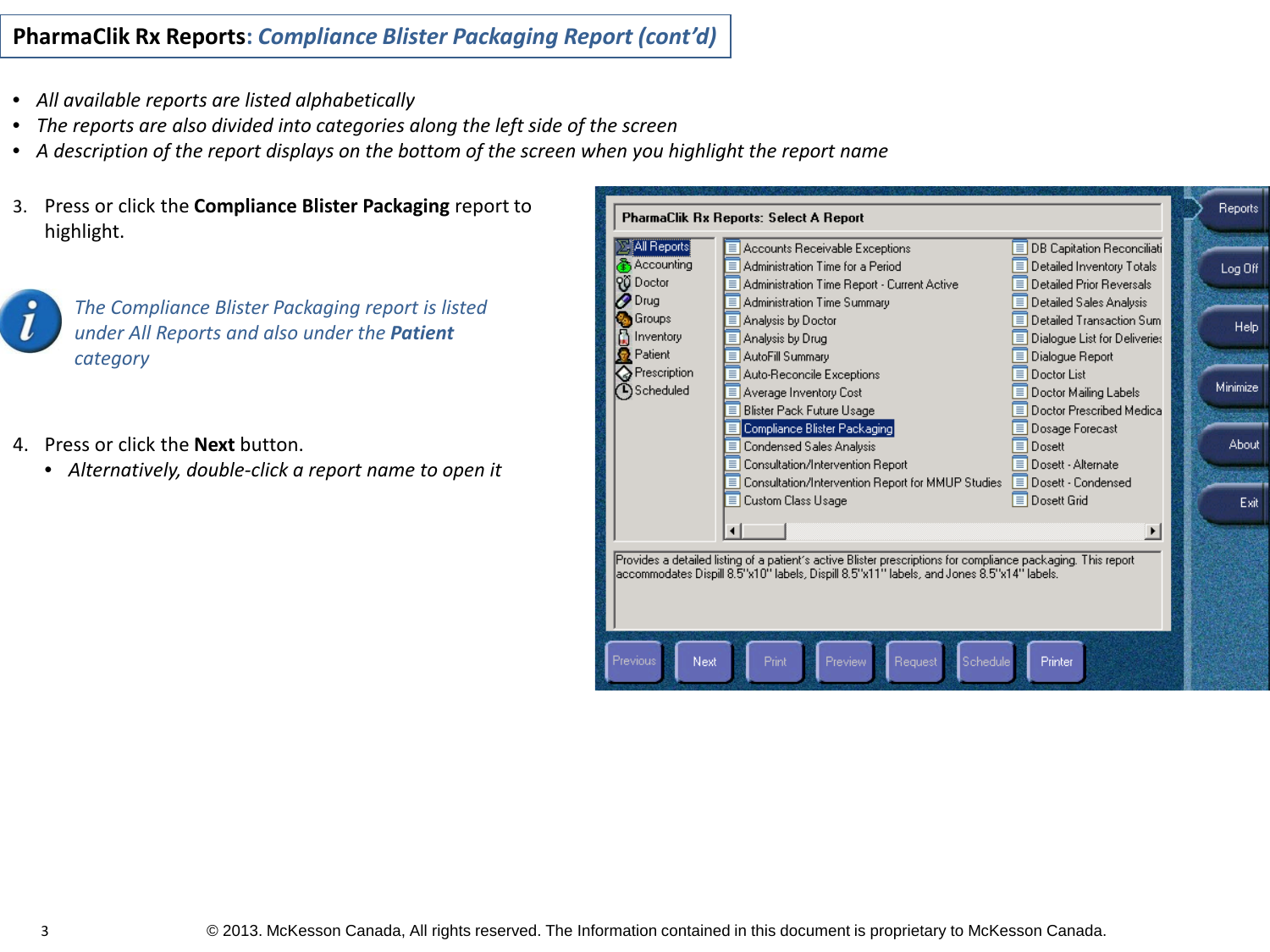5. Select or enter the **Basic Criteria.**

#### **Start Date**

• *Provides the first date that will be printed on the package indicating when the patient should begin taking their medication*

#### **Patient** field

• *Provides the option to print this report for a specific patient*

## **Group** field

• *Provides the option to print this report for a specific group*

## **Begin Fill Date** field

• *Helps to determine the beginning date in the fill date range*

## **End Fill Date** field

• *Helps determine the end date in the fill date range*

| PharmaClik Rx Reports: Compliance Blister Packaging                                        |          |  |  |  |  |  |  |
|--------------------------------------------------------------------------------------------|----------|--|--|--|--|--|--|
| Criteria                                                                                   |          |  |  |  |  |  |  |
| <b>Basic</b><br><b>Extended</b>                                                            | Log Off  |  |  |  |  |  |  |
| Start Date: Aug 15, 2013<br>Display drug name as:                                          |          |  |  |  |  |  |  |
| <b>Rx Detail Setting</b><br>Patient: SMITH, BOB                                            | Help     |  |  |  |  |  |  |
| <b>Report Type</b><br>Group:                                                               |          |  |  |  |  |  |  |
| Regular<br>▼<br>Begin Fill Dt: Aug 13, 2013   [11] End Fill Dt: Aug 13, 2013   [11]        |          |  |  |  |  |  |  |
| <b>Compliance Period:</b>                                                                  | Minimize |  |  |  |  |  |  |
| $F = 7$ Day                                                                                |          |  |  |  |  |  |  |
| $C$ 14 Day                                                                                 |          |  |  |  |  |  |  |
| $C$ 21 Day                                                                                 | About    |  |  |  |  |  |  |
| $\degree$ 28 Day                                                                           |          |  |  |  |  |  |  |
| <b>Report Size</b>                                                                         | Exit     |  |  |  |  |  |  |
| C Dispill 8.5"x10"                                                                         |          |  |  |  |  |  |  |
| © Dispill 8.5"x11"                                                                         |          |  |  |  |  |  |  |
| C Jones 8.5"x14"                                                                           |          |  |  |  |  |  |  |
| Reset Defaults     Reprint Barcode     Drug Strength on Blisters<br>Search<br>Set Defaults |          |  |  |  |  |  |  |
|                                                                                            |          |  |  |  |  |  |  |
| Previous <sup>1</sup><br>Preview<br>Next<br>Print<br>Request<br>Schedule<br><b>Printer</b> |          |  |  |  |  |  |  |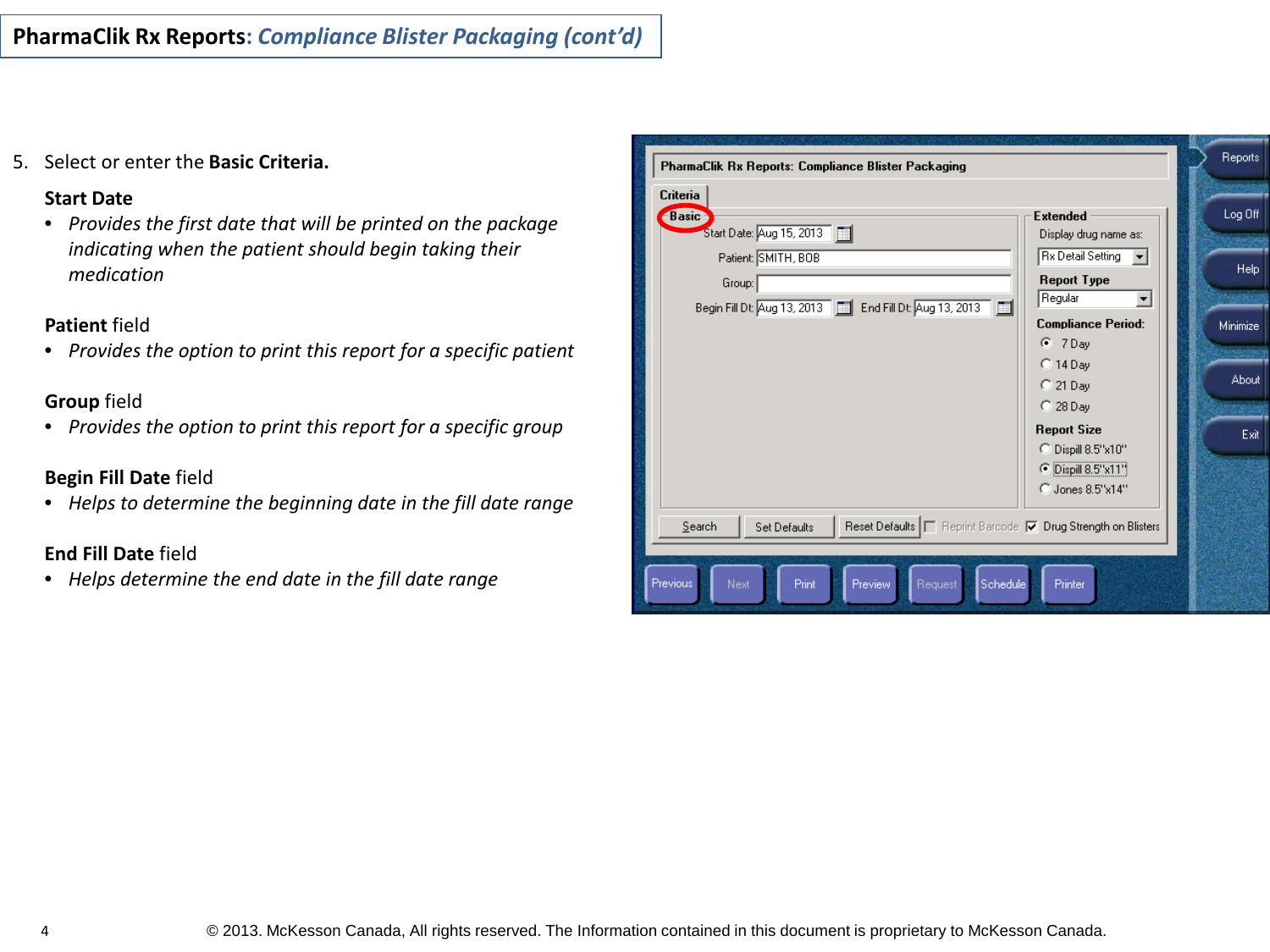6. Select the **Extended** Criteria.

## **Display drug name as**

• *Indicates how you would like the drug name to appear on the report*

## **Report Type**

• *Allows you to choose between Regular, Antibiotic, Narcotic and PRN*



*You can only use the different report types when you have specified those types for each prescription(s) in Rx Detail*

## **Compliance Period**

• *Indicates how many weeks the patient will have packaged at one time*

#### **Report Size**

- *Indicates the brand and size of blister report that you wish to print*
- *Each different report size requires the printer trays to be changed slightly*

## **Drug Strength on Blisters** checkbox

- *When selected or turned ON this indicates that the strength of each drug should be printed on the blister*
- 7. Press or click the **Preview** button.
	- *Previewing the report allows you to look at the report and evaluate the information provided before producing a printed copy*

| PharmaClik Rx Reports: Compliance Blister Packaging                                      | Reports  |
|------------------------------------------------------------------------------------------|----------|
| Criteria                                                                                 |          |
| Extended<br><b>Basic</b><br>Start Date: Aug 15, 2013<br>Display drug name as:            | Log Off  |
| <b>Rx Detail Setting</b><br>Patient: SMITH, BOB                                          |          |
| <b>Report Type</b><br>Group:                                                             | Help     |
| Regular<br>Begin Fill Dt: Aug 13, 2013   End Fill Dt: Aug 13, 2013   End                 |          |
| <b>Compliance Period:</b><br>$C$ 7 Day                                                   | Minimize |
| $C$ 14 Day                                                                               |          |
| $C$ 21 Day                                                                               | About    |
| $C$ 28 Day                                                                               |          |
| <b>Report Size</b><br>C Dispill 8.5"x10"                                                 | Exit     |
| © Dispill 8.5"x11"                                                                       |          |
| C Jones 8.5"x14"                                                                         |          |
| Reset Defaults     Reprint Barcode   Drug Strength on Blisters<br>Search<br>Set Defaults |          |
|                                                                                          |          |
| <b>Previous</b><br>Preview<br>Schedule<br>Next<br>Print<br>Printer<br>Request            |          |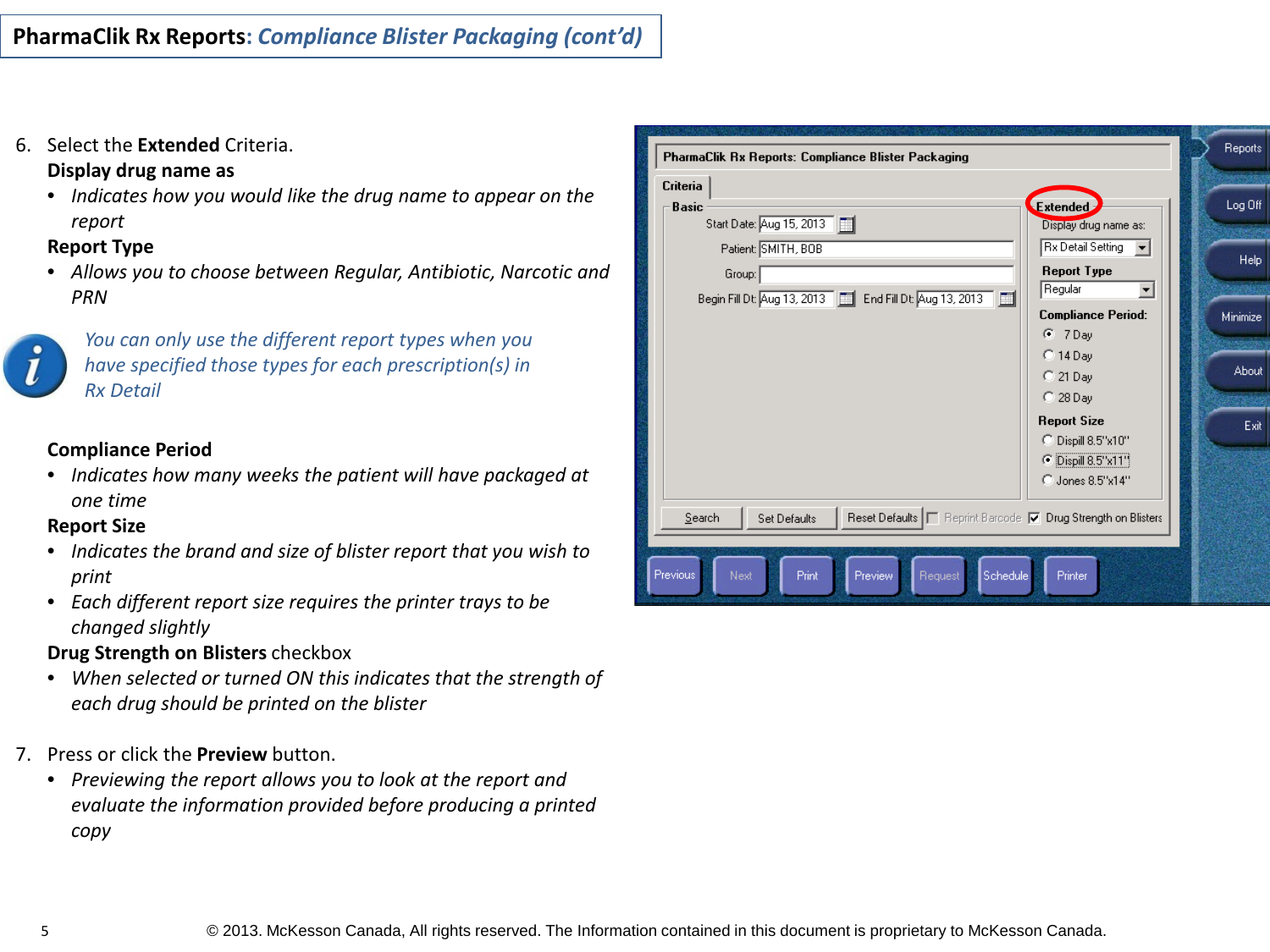## **PharmaClik Rx Reports:** *Compliance Blister Packaging (cont'd)*

- *This is an on-screen preview of the Compliance Blister Packaging report*
- *The report includes details resulting from the basic and extended criteria selected on the previous screen*
- 8. Press or click the **Print** button.
	- *Pressing Print will produce a printed copy of the report based on the criteria(s) selected*
- 9**.** Press or click the **Previous** button.
	- *Will close the preview and return you to the previous screen, where you selected the report criteria*

|                      |               | PharmaClik Rx Reports: Compliance Blister Packaging                                                      |                                |     |                |    |   |                                |                                                                                                       |                             |                          |                |                |                |              |  | Reports  |
|----------------------|---------------|----------------------------------------------------------------------------------------------------------|--------------------------------|-----|----------------|----|---|--------------------------------|-------------------------------------------------------------------------------------------------------|-----------------------------|--------------------------|----------------|----------------|----------------|--------------|--|----------|
| Preview              |               | 191 MOUSE ST. MUSCHUM, ONEIG LAM IVS (205) 225-1212                                                      |                                |     |                |    |   |                                | 191 McPaldo St., Markham, Onlario, M2M 2M2                                                            | PTS Pharmacy (PTS Pharmacy) |                          |                |                |                |              |  | Log Off  |
|                      | ы<br>۰.<br>ьm | <b>BOB SMITH</b><br><b>Service</b><br>ô,<br><b>TUB</b> F<br>---<br><b>CONFIDENTIAL AS VEHICLES AS AS</b> | E<br>≖                         |     | $\blacksquare$ | ۰, | ٠ | 14<br>n.<br>یسم<br>$n_{\rm m}$ | Paper Parise, Apr 15, 38 13 to Aug 31, 38 13<br>ڪ<br>►<br>ш<br>कर<br>$\overline{\phantom{a}}$         | F<br>∓                      | Papel I ye. Pagsin<br>ш. | $\overline{ }$ | (200) 242-2720 | ⊶∣⊷            |              |  | Help     |
|                      | u<br>F<br>œ   | 40-1-81-1-80A)<br>mm.<br>METERSAN NEL, RATIONETE GRAN SHARTAGE<br>-0-1-87 1994 1612841                   | with the L<br>سد<br>ment first |     | ×.             | ×. |   | ĸ<br>P<br>×                    | RAMPRE, APORAMPRE SALCAP<br>hu-na<br>---<br>VEHEN FORE HOL, APONEHEN KORE DR 1940 OUP<br>-0-0400-0000 | mpik Mek<br>۰<br>with the L |                          |                |                |                |              |  | Minimize |
|                      |               |                                                                                                          |                                |     |                |    |   |                                |                                                                                                       |                             |                          |                |                |                |              |  | About    |
|                      | <b>Barnet</b> | digit, 2012 - PS Floorey                                                                                 |                                |     |                |    |   | <b>SANCE TO BEE</b>            | <b>STATE</b><br><b>PS Figures</b>                                                                     |                             |                          |                |                | <b>Section</b> |              |  | Exit     |
| $\blacktriangleleft$ | <b>NUMBER</b> | <b>BOB 357H</b><br><b>BREAKING</b><br>500<br><br><br><b>CONTRACTOR</b>                                   | $\cdots$                       | 500 |                |    |   | <b>SECTION</b>                 | <b>IG IN H</b><br>500<br><br><b>Concerner</b>                                                         | 11.8                        | 500                      |                |                |                |              |  |          |
|                      | k  <          | >   >     Zoom % 60   Margins   Save As<br>1 of 1                                                        |                                |     |                |    |   |                                | Filter                                                                                                | Sort                        |                          |                |                |                | $\Box$ Ruler |  |          |
| <b>Previous</b>      |               | Print<br><b>Next</b>                                                                                     |                                |     | <b>Preview</b> |    |   |                                | Request<br>Schedule                                                                                   | Printer                     |                          |                |                |                |              |  |          |

Preview



*To return to Select a Report screen select the previous button twice*



*Use the Zoom % field to narrow or widen your onscreen view of the report*

| <b>BOKEROON</b>                                              | <b>PHARMACING</b><br><b>MARKHAM, Onlario</b> |                                                                              |                              |              |            |                                      |             |                       |                                                         |                                | Report Period: Jul 09, 2013 to Jul 15, 2013<br>Report Type: Dispill Regular |                         |                          |                          |
|--------------------------------------------------------------|----------------------------------------------|------------------------------------------------------------------------------|------------------------------|--------------|------------|--------------------------------------|-------------|-----------------------|---------------------------------------------------------|--------------------------------|-----------------------------------------------------------------------------|-------------------------|--------------------------|--------------------------|
|                                                              | Patent BOB SMTH                              |                                                                              |                              |              |            |                                      |             |                       |                                                         |                                | Prescriber: Dr. A. BROWN<br>(204) 925-3600                                  |                         |                          |                          |
| R:#                                                          | Crug                                         |                                                                              |                              |              |            | Form lift Docorlotton                | Qtr         | Rep                   | In structions                                           |                                |                                                                             |                         | <b>ER:1 Noon Sup Bed</b> |                          |
| 500001                                                       |                                              | HYDROCHLOROTHIAZICE, APO-HYDRO 26MG                                          |                              | TAB APX      |            | calc cirk round                      | 7.0         | 99                    | TAKE 1 TABLET DAILY                                     |                                |                                                                             |                         |                          |                          |
| 920004                                                       |                                              | GLYBURDE, APO GLYBURDE BWG                                                   |                              | TAIS.        | <b>APX</b> | solvita, consisting silvane full (1) |             | $^{22}$               | TAKE 1 TABLET TWICE DAILY                               |                                |                                                                             |                         |                          | ٠                        |
| RODODY                                                       |                                              | METFORWIN HOL, RATIO-METFORWIN 500MG.                                        |                              | T.ML         | <b>RTP</b> | sald, rest                           | 28.0        | $^{22}$               | EAKE 1 TARLET FOUR TIMES OALLY                          |                                |                                                                             |                         |                          |                          |
| Remove                                                       |                                              | OMEPRAZOLE, APO OMEPRAZOLE 20MG.                                             |                              | <b>CAP</b>   | APY.       | onk 2nd hrd-gol                      | 7.0         | $^{22}$               | EAKE 1 CAPRELE DAILY                                    |                                |                                                                             |                         |                          | $\sim$                   |
| 500001<br>500000                                             |                                              | CLONAZEPAM, PMS-CLONAZEPAM R 0.5MG<br>ANLOOPINE BESYLATE, APO ANLOOPINE 1990 |                              | TAB<br>TAB   | PMS<br>APX | grands, scored                       | 14.0<br>7.0 | $-22$<br>$^{22}$      | EAKE 1 TABLET TWICE DAILY<br><b>EAKE 1 TABLET DAILY</b> |                                |                                                                             |                         |                          |                          |
| MOGERSON<br>FICIR RAILTH                                     |                                              | Jul 16, 2013<br>May FIREARTART                                               | MOSTERON<br><b>ROR SMITH</b> |              | Ballyje v  | A4 15, 2013<br>NOON                  |             | MORRADN<br>FIOR SMITH | <b>Riferent</b>                                         | Jul 16, 2013<br><b>SLIPPER</b> | MORESON<br>FIOR SMITH                                                       |                         | <b>Bulletin</b>          | Jul 16, 20<br>REOTIM     |
| CONTAANTING<br>TRAINING BORS<br>TEMPLO DEALER                | TAUN<br>senary.<br>EMAG                      | La provincia con interior<br>MAY.<br>120 YEAR OLD FEMALES<br>TRANS           | THE WARR WAY                 | <b>ATTN:</b> |            |                                      |             | THE WARRING           | A REPORT VIOLATION<br><b>STRAY</b><br>A ROSENHAM TO     | MAY<br><b>TRAN</b>             | THE ROAD WAY<br>TRANSDORF                                                   | services.<br><b>EMO</b> |                          |                          |
| MOKESSON<br>FICIR RESTH                                      |                                              | Jul 14, 2013<br>San FREEZICEART                                              | MOKESSON<br>ROR REETH        |              | Sept.      | Jul 14, 2013 MOVESSON<br>NOON        |             | BOB SMITH             | Sun.                                                    | Jul 14, 2013<br>SI DOFIN       | MOKESSON<br>FICIR RAILTH                                                    |                         | Sec.                     | 34,20<br><b>REDITION</b> |
| CONTINUES<br><b>TAX ROAD BORS</b><br><b>PERMIT AT A LANT</b> | 2851<br><b>NEMO</b><br>Lister                | 14/10/03 19 6 8:00<br>MAS<br>1221024-00201<br>TAG                            | THE STAR WORK                | <b>NEMS</b>  |            |                                      |             | TEA SOLID BOX         | <b>NEMS</b><br>APOSTOLICE<br>APO/BREWATER               | MAS<br><b>XMS</b>              | TRAINING BORS<br>TEMPLO DEALER                                              | scars.<br>Listers.      |                          |                          |